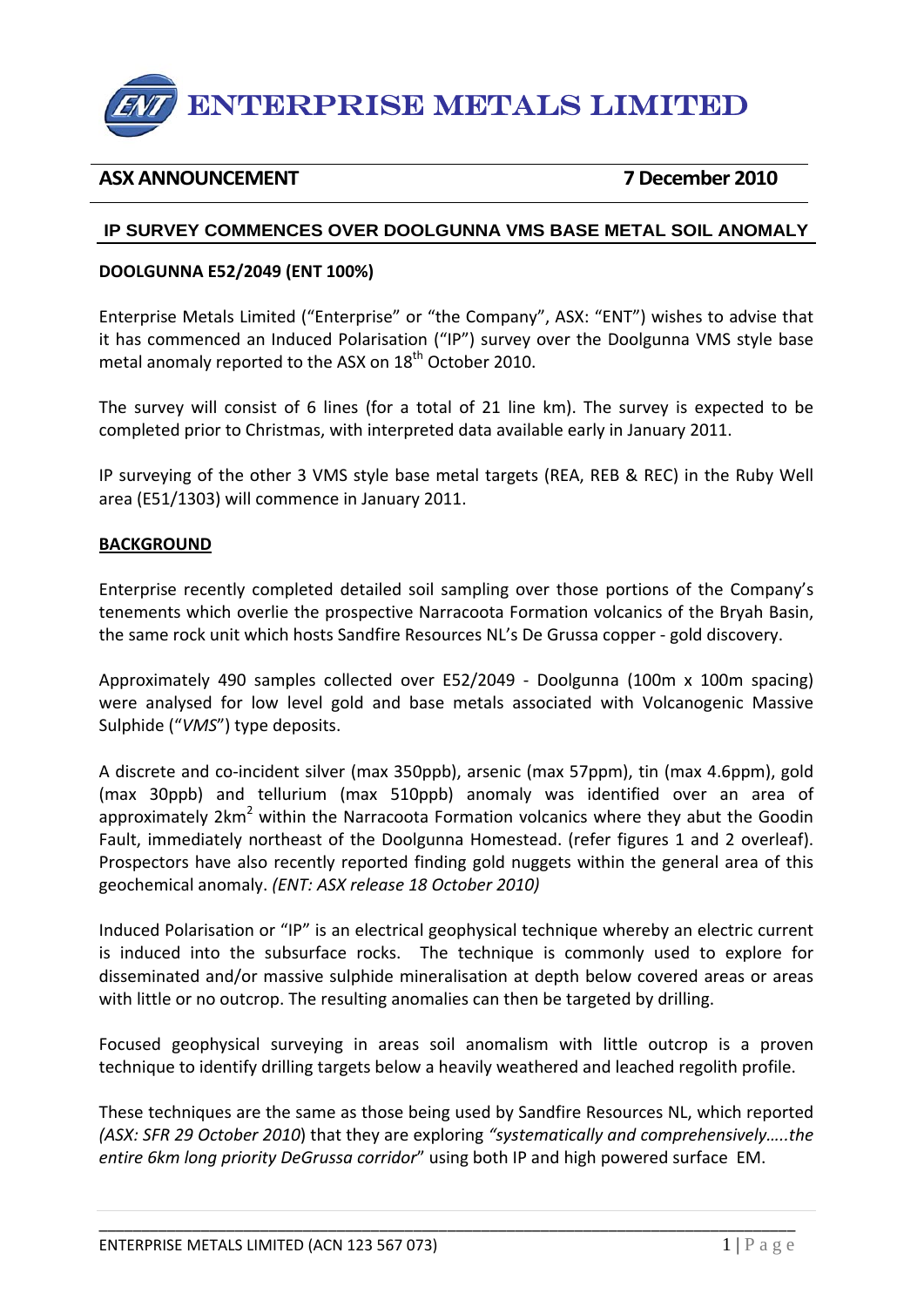

ENTERPRISE METALS LIMITED



**Figure 1. Doolgunna Base Metal Target, Geological Interpretation superimposed on Magnetic Image.**



**Figure 2. Doolgunna Base Metal Target, Silver Soil Anomaly & Proposed IP lines superimposed on Magnetic Image.**

\_\_\_\_\_\_\_\_\_\_\_\_\_\_\_\_\_\_\_\_\_\_\_\_\_\_\_\_\_\_\_\_\_\_\_\_\_\_\_\_\_\_\_\_\_\_\_\_\_\_\_\_\_\_\_\_\_\_\_\_\_\_\_\_\_\_\_\_\_\_\_\_\_\_\_\_\_\_\_\_\_\_